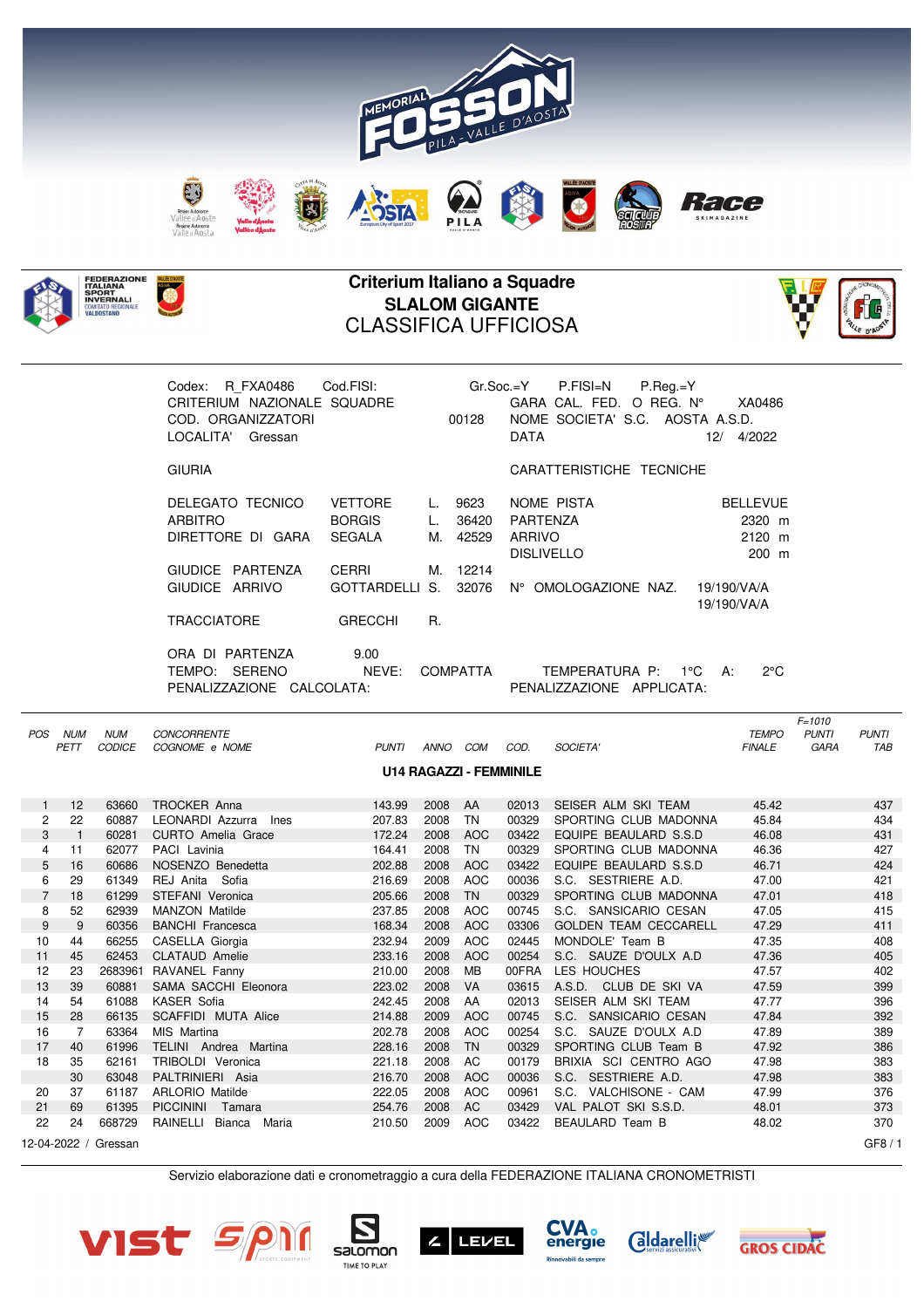| POS      | NUM        | <b>NUM</b>           | <b>CONCORRENTE</b>                                   |                  |              |                          |                |                                                | <b>TEMPO</b>   | $F = 1010$<br><b>PUNTI</b> | <b>PUNTI</b> |
|----------|------------|----------------------|------------------------------------------------------|------------------|--------------|--------------------------|----------------|------------------------------------------------|----------------|----------------------------|--------------|
|          | PETT       | <b>CODICE</b>        | COGNOME e NOME                                       | <b>PUNTI</b>     | <b>ANNO</b>  | COM                      | COD.           | SOCIETA'                                       | <b>FINALE</b>  | GARA                       | TAB          |
| 23       | 41         | 60773                | PLUNGER Nadia                                        | 228.67           | 2008         | AA                       | 02013          | SEISER ALM SKI TEAM                            | 48.05          |                            | 367          |
| 24       | 66         | 61745                | VAVASSORI Elisa                                      | 250.51           | 2008         | AC                       | 00084          | CIRCOLO SCIATORI MADE                          | 48.11          |                            | 364          |
| 25       | 51         | 61131                | <b>MOBIGLIA Dorotea</b>                              | 237.27           | 2008         | <b>TN</b>                | 01184          | SKI TEAM FASSA A.S.D.                          | 48.33          |                            | 360          |
| 26<br>27 | 20<br>15   | 64306<br>66028       | <b>GARRINO Mimosa</b><br><b>GUARIENTI Giulia</b>     | 206.38<br>200.00 | 2009<br>2009 | <b>AOC</b><br><b>TN</b>  | 00036<br>00329 | S.C. SESTRIERE A.D.<br>SPORTING CLUB Team B    | 48.42<br>48.46 |                            | 357<br>354   |
| 28       | 4          | 63984                | PARINI Sara                                          | 200.00           | 2009         | VA                       | 00128          | S.C. AOSTA A.S.D.                              | 48.65          |                            | 351          |
| 29       | 3          | 65497                | <b>GALLARATI Giulia</b>                              | 200.00           | 2009         | <b>AOC</b>               | 00028          | S.C.<br>BARDONECCHIA A.D                       | 48.69          |                            | 348          |
| 30       | 102        | 63706                | CAMETTI Rebecca                                      | 283.19           | 2008         | VA                       | 00015          | S.C. TORGNON A.S.D.                            | 48.75          |                            | 344          |
| 31       | 68         | 63504                | RIZ Ingrid                                           | 254.25           | 2008         | <b>TN</b>                | 01184          | SKI TEAM FASSA A.S.D.                          | 48.81          |                            | 341          |
| 32       | 55         | 61003                | <b>SATTLER Selina</b>                                | 243.39           | 2008         | AA                       | 02013          | SEISER ALM Team B                              | 48.87          |                            | 338          |
| 33<br>34 | 26<br>79   | 64293<br>61272       | <b>BONIOLO Smeralda</b><br><b>BOTTACINI Vittoria</b> | 213.47<br>259.21 | 2009<br>2008 | <b>TN</b><br><b>AOC</b>  | 02653<br>03596 | FALCONERI SKITEAM A.S<br>RACING TEAM VIALATTEA | 48.92<br>49.09 |                            | 335<br>332   |
| 35       | 19         | 63934                | TIENGO Caterina                                      | 205.91           | 2009         | <b>VE</b>                | 02210          | S.C. DRUSCIE' - CORTI                          | 49.15          |                            | 329          |
| 36       | 104        | 64892                | PEDERGNANA Sofia                                     | 283.80           | 2009         | TN                       | 01621          | SKI TEAM POLISPORTIVA                          | 49.16          |                            | 325          |
| 37       | 42         | 60355                | <b>BANCHI</b> Carlotta                               | 232.54           | 2008         | <b>AOC</b>               | 03306          | <b>GOLDEN TEAM CECCARELL</b>                   | 49.21          |                            | 322          |
| 38       | 60         | 64397                | BOSETTI Ludovica<br>Giulia<br>Isot                   | 245.51           | 2009         | <b>AOC</b>               | 00036          | SESTRIERE Team B                               | 49.38          |                            | 319          |
| 40       | 56<br>86   | 60403<br>63596       | FASSIO Ludovica<br>MANGANARO Rebecca                 | 243.90<br>266.04 | 2008<br>2008 | <b>AOC</b><br><b>AOC</b> | 00028<br>00028 | S.C. BARDONECCHIA A.D<br>S.C. BARDONECCHIA A.D | 49.38<br>49.41 |                            | 319<br>313   |
| 41       | 81         | 61576                | FROLA Anita                                          | 260.17           | 2008         | <b>AOC</b>               | 03422          | BEAULARD Team B                                | 49.45          |                            | 309          |
| 42       | 74         | 63011                | <b>BOSONIN</b> Giulia                                | 257.91           | 2008         | VA                       | 00404          | S.C. MONT GLACIER A.S.                         | 49.51          |                            | 306          |
| 43       | 47         | 62570                | <b>TABARINI</b> Alessandra                           | 234.16           | 2008         | <b>AC</b>                | 03288          | A.S.D. OSSOLA SKI TEA                          | 49.53          |                            | 303          |
|          | 25         | 64465                | GUIOTTO Sofia                                        | 212.82           | 2009         | TN                       | 02653          | <b>FALCONERI SKITEAM A.S.</b>                  | 49.53          |                            | 303          |
| 45       | 72         | 62746                | <b>TENTORI Martina</b>                               | 257.21           | 2008         | <b>AC</b>                | 00006          | S.C. LECCO A.S.D.                              | 49.64          |                            | 297          |
| 46<br>47 | 61<br>38   | 66510<br>659861      | PLUNGER Elisa<br>POZZO SITIA Matilda                 | 245.63<br>222.36 | 2009<br>2009 | AA<br>VA                 | 02013<br>00054 | SEISER ALM Team B<br>S.C. COURMAYEUR MONTE     | 49.68<br>49.75 |                            | 293<br>290   |
| 48       | 71         | 62870                | BISELLINI Ginevra                                    | 256.14           | 2008         | VA                       | 03615          | A.S.D. CLUB DE SKI VA                          | 49.85          |                            | 287          |
| 49       | 118        |                      | 2688828 ORY Lydie                                    | 300.00           | 2008         | <b>MB</b>                | 00FRA          | LES HOUCHES                                    | 49.91          |                            | 284          |
| 50       | 73         | 63080                | RAVA' Matilde                                        | 257.74           | 2008         | <b>AOC</b>               | 00036          | SESTRIERE Team B                               | 49.99          |                            | 281          |
| 51       | 87         | 66672                | SALONIO Matilde                                      | 266.31           | 2009         | <b>AOC</b>               | 00254          | SAUZE D'OULX Team B                            | 50.02          |                            | 278          |
| 52       | 27         | 65297                | CARANONI Melissa                                     | 214.73           | 2009         | AC                       | 00621<br>00745 | S.C. OREZZO VALSERIAN                          | 50.07          |                            | 274          |
| 53       | 138<br>76  | 60529<br>64634       | <b>QUENDA Vittoria</b><br><b>CASETTA Alice</b>       | 314.60<br>258.15 | 2008<br>2009 | <b>AOC</b><br><b>AOC</b> | 00795          | S.C. SANSICARIO CESAN<br>S.C. CLAVIERE A.D.    | 50.08<br>50.08 |                            | 271<br>271   |
| 55       | 110        | 62928                | ALBERTAZZI Sofia                                     | 291.36           | 2008         | VA                       | 00404          | S.C. MONT GLACIER A.S                          | 50.16          |                            | 265          |
| 56       | 57         | 61448                | PAGANI Martina                                       | 243.99           | 2008         | AC                       | 03288          | A.S.D. OSSOLA SKI TEA                          | 50.32          |                            | 262          |
|          | 50         | 65067                | FESTI Sara                                           | 236.49           | 2009         | <b>TN</b>                | 01621          | SKI TEAM POLISPORTIVA                          | 50.32          |                            | 262          |
| 58       | 46         | 64387                | ROMELE Isabella                                      | 233.52           | 2009         | AC                       | 03429          | VAL PALOT SKI S.S.D.                           | 50.44          |                            | 255          |
| 59<br>60 | 62<br>78   | 66677<br>61016       | <b>BIANCO DOLINO Vittoria</b><br>ANGELONI Amelia     | 246.13<br>258.72 | 2009<br>2008 | <b>AOC</b><br>VA         | 00036<br>00260 | SESTRIERE Team B<br>S.C. VAL D'AYAS A.S.D      | 50.49<br>50.56 |                            | 252<br>249   |
| 61       | 117        | 63367                | <b>WILLIEM Nicole</b>                                | 296.79           | 2008         | <b>VA</b>                | 00153          | SKI CLUB PILA A.S.D.                           | 50.68          |                            | 246          |
| 62       | 150        | 62747                | ROBUTTI Martina                                      | 330.81           | 2008         | <b>AOC</b>               | 02657          | EQUIPE LIMONE A.D.                             | 50.74          |                            | 242          |
|          | 90         | 63187                | BERTULETTI Margherita                                | 271.31           | 2008         | AC                       | 00038          | S.C. PONTE DI LEGNO A                          | 50.74          |                            | 242          |
| 64       | 85         | 60407                | GAGLIANONE Virginia                                  | 264.20           | 2008         | VA                       | 00375          | S.C. CRAMMONT MONT BL                          | 50.78          |                            | 236          |
| 66       | 64         | 60596<br>65672       | GHETTA Giorgia<br>MENEGHETTI Victoria                | 247.62<br>219.48 | 2008<br>2009 | <b>TN</b><br>VE          | 01184<br>00005 | SKI TEAM FASSA A.S.D.<br>SCI CLUB 18 A.S.D.    | 50.78<br>50.85 |                            | 236<br>230   |
| 67       | 33<br>89   | 64767                | <b>BROLL Elisa</b>                                   | 268.91           | 2009         | AA                       | 00078          | S.C. GARDENA RAIFFEIS                          | 50.88          |                            | 226          |
| 68       | 67         | 65364                | TOMASI Sara                                          | 250.69           | 2009         | AC                       | 00038          | S.C. PONTE DI LEGNO A                          | 50.94          |                            | 223          |
| 69       | 93         | 62417                | <b>RECH Cleo</b>                                     | 274.40           | 2008         | <b>TN</b>                | 01621          | SKI TEAM POLISPORTIVA                          | 50.95          |                            | 220          |
|          | 70         | 60505                | MAZZIER Anna                                         | 255.04           | 2008         | <b>AOC</b>               | 03422          | EQUIPE BEAULARD S.S.D                          | 50.95          |                            | 220          |
| 71       | 98         | 65476                | SPREAFICO Ludovica                                   | 279.68           | 2009         | AC                       | 00006          | S.C. LECCO A.S.D.                              | 51.09          |                            | 214          |
| 72<br>73 | 105<br>58  | 60245<br>66386       | GLIOZZI Ginevra Giovanna<br>Mar<br>KLUG Elisabetta   | 287.61<br>244.63 | 2008<br>2009 | <b>AOC</b><br>AC         | 03422<br>00621 | BEAULARD Team B<br>S.C. OREZZO VALSERIAN       | 51.13<br>51.21 |                            | 211<br>207   |
| 74       | 123        | 63038                | CIUCCARELLI Viola                                    | 304.96           | 2008         | VA                       | 00066          | S.C. LA THUILE-RUTOR                           | 51.25          |                            | 204          |
| 75       | 8          | 671220               | <b>BIFFO</b> Martina                                 | 200.00           | 2009         | <b>AOC</b>               | 02445          | MONDOLE' Team B                                | 51.30          |                            | 201          |
| 76       | 94         | 64798                | JACCOND Christel                                     | 275.94           | 2009         | VA                       | 00107          | A.S.D. S.C. GRESSONEY                          | 51.33          |                            | 198          |
| 77       | 114        | 61768                | <b>VAYRA Matilde</b>                                 | 296.18           | 2008         | <b>AOC</b>               | 00961          | S.C. VALCHISONE - CAM                          | 51.36          |                            | 195          |
| 79       | 101<br>122 | 64184<br>64533       | CLATAUD Vittoria<br>SHAHINI Romy                     | 283.16<br>304.11 | 2009<br>2009 | <b>AOC</b><br>AA         | 00254<br>00078 | S.C. SAUZE D'OULX A.D<br>S.C. GARDENA RAIFFEIS | 51.36<br>51.51 |                            | 195<br>188   |
| 80       | 128        | 61815                | MARESCA Julie                                        | 311.74           | 2008         | VA                       | 00260          | S.C. VAL D'AYAS A.S.D                          | 51.56          |                            | 185          |
| 81       | 129        | 61464                | MICHELOTTI Olivia                                    | 312.53           | 2008         | VA                       | 00375          | S.C. CRAMMONT MONT BL                          | 51.60          |                            | 182          |
| 82       | 111        | 61900                | <b>BIONAZ Coralie</b>                                | 295.48           | 2008         | VA                       | 00153          | SKI CLUB PILA A.S.D.                           | 51.70          |                            | 179          |
| 83       | 116        | 60481                | <b>BOSONIN</b> Giulia                                | 296.65           | 2008         | VA                       | 00404          | MONT GLACIER Team B                            | 51.94          |                            | 175          |
| 84       | 100        | 61119                | CAPOBIANCO Rachele                                   | 281.00           | 2008         | <b>CLS</b>               | 02162          | S.C. LIVATA A.D.                               | 52.01          |                            | 172          |
| 85<br>86 | 75<br>96   | 65292<br>61581       | PRETE Anna<br>ROVEDA Sara                            | 258.02<br>279.00 | 2009<br>2008 | VA<br>AC                 | 00054<br>03582 | COURMAYEUR M.B. Team<br>REVOLUTION SKI RACE A  | 52.03<br>52.05 |                            | 169<br>166   |
| 87       | 43         | 66619                | PRATO Carlotta                                       | 232.77           | 2009         | VA                       | 00260          | S.C. VAL D'AYAS A.S.D                          | 52.12          |                            | 163          |
| 88       | 142        | 64698                | OLIVETTI Matilde                                     | 321.83           | 2009         | VE                       | 02210          | S.C. DRUSCIE' - CORTI                          | 52.35          |                            | 159          |
| 89       | 77         | 66627                | BRETTO Marilyn Vivian                                | 258.60           | 2009         | VA                       | 00593          | SKI CLUB CHAMOLE' A.S.                         | 52.48          |                            | 156          |
| 90       | 136        | 61735                | OLIVETTI Valentina                                   | 312.53           | 2008 VA      |                          | 00404          | S.C. MONT GLACIER A.S.                         | 52.53          |                            | 153          |
|          |            | 12-04-2022 / Gressan |                                                      |                  |              |                          |                |                                                |                |                            | GF8/2        |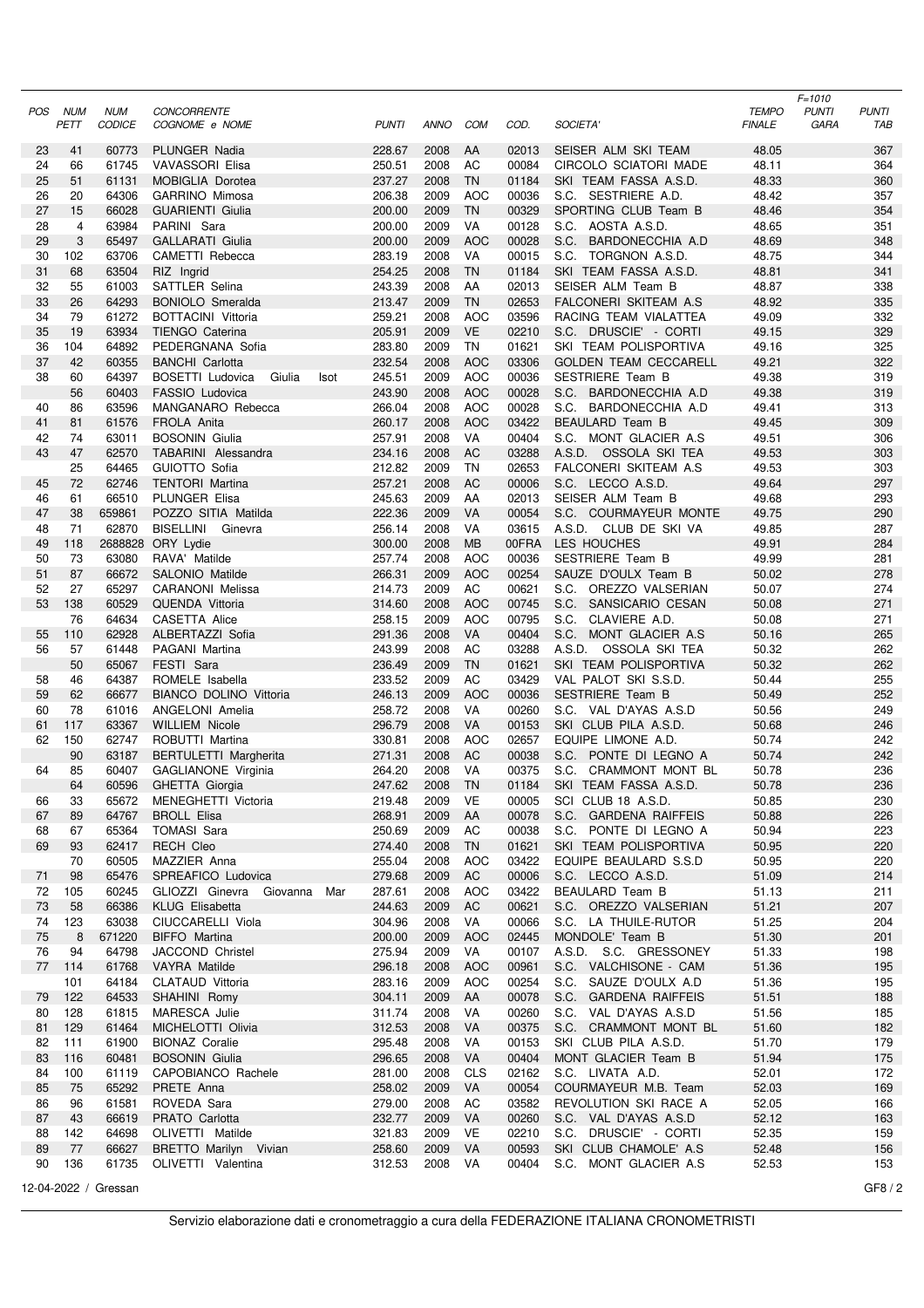|            |             |                      |                                          |                  |              |                  |                |                                            |                | $F = 1010$   |              |
|------------|-------------|----------------------|------------------------------------------|------------------|--------------|------------------|----------------|--------------------------------------------|----------------|--------------|--------------|
| POS        | NUM         | <b>NUM</b>           | <b>CONCORRENTE</b>                       |                  |              |                  |                |                                            | <b>TEMPO</b>   | <b>PUNTI</b> | <b>PUNTI</b> |
|            | PETT        | <b>CODICE</b>        | COGNOME e NOME                           | <b>PUNTI</b>     | ANNO         | COM              | COD.           | SOCIETA'                                   | <b>FINALE</b>  | <b>GARA</b>  | TAB          |
| 91         | 125         | 62539                | JORIS Cloe                               | 309.53           | 2008         | VA               | 00153          | SKI CLUB PILA A.S.D.                       | 52.71          |              | 150          |
| 92         | 144         | 64922                | <b>CENERINI</b> Giulia                   | 325.32           | 2009         | VE               | 02210          | S.C. DRUSCIE' - CORTI                      | 52.72          |              | 147          |
| 93         | 120         | 64812                | RABBIA Aurora                            | 303.28           | 2009         | <b>AOC</b>       | 02972          | A.S.D. PROMOZIONE SOC                      | 52.73          |              | 144          |
| 94         | 146         | 63068                | <b>BERGOIN Alodia</b>                    | 330.81           | 2008         | AOC              | 00254          | SAUZE D'OULX Team B                        | 52.82          |              | 140          |
| 95         | 95          | 64022                | PIETROBONI Carlotta                      | 277.92           | 2009         | AC               | 00038          | S.C. PONTE DI LEGNO A                      | 52.83          |              | 137          |
| 96         | 145         | 64209                | PELLICANO' Valentina                     | 326.65           | 2009         | VA               | 00404          | MONT GLACIER Team B                        | 53.14          |              | 134          |
| 97         | 152         | 64820                | SACCO Rebecca                            | 336.00           | 2009         | <b>AOC</b>       | 00254          | SAUZE D'OULX Team B                        | 53.32          |              | 131          |
| 98         | 112         | 65194                | SAINO Giorgia                            | 295.96           | 2009         | LI.              | 03182          | SCI & SNOW CLUB CEVA                       | 53.47          |              | 128          |
| 99         | 140         | 64099                | GUSSAGO Giada                            | 318.38           | 2009         | <b>TN</b>        | 00329          | SPORTING CLUB Team C                       | 53.50          |              | 124          |
| 100        | 141         | 657565               | DOLCI Azzurra Anna                       | 319.17           | 2009         | AC               | 03582          | REVOLUTION SKI RACE A                      | 53.72          |              | 121          |
| 101        | 32          | 64674                | <b>BOSONIN Alessia</b>                   | 218.51           | 2009         | <b>VA</b>        | 00404          | MONT GLACIER Team B                        | 53.75          |              | 118          |
| 102        | 115         | 65305                | FERRARIS Carla Maria                     | 296.18           | 2009         | VA               | 00066          | S.C. LA THUILE-RUTOR                       | 53.89          |              | 115          |
| 103        | 137         | 62825                | SBOCCHI Sara                             | 312.76           | 2008         | <b>TN</b>        | 00329          | SPORTING CLUB Team C                       | 54.10          |              | 112          |
| 104        | 126         | 63724                | CAMBIAGHI Elena                          | 310.35           | 2008         | VA               | 00054          | COURMAYEUR M.B. Team                       | 54.15          |              | 108          |
| 105        | 164         | 64948                | MARINO Benedetta<br>Maria                |                  | 2009         | <b>AOC</b>       | 03596          | RACING TEAM VIALATTEA                      | 54.16          |              | 105          |
| 106        | 97          | 65134                | LEONARDI Giorgia                         | 279.48           | 2009         | LI.              | 03182          | SCI & SNOW CLUB CEVA                       | 54.19          |              | 102          |
| 107        | 132         | 61609                | ZAVALLONI Benedetta                      | 312.53           | 2008         | VA               | 00375          | CRAMMONT Team B                            | 54.21          |              | 99           |
| 108        | 149         | 61383                | ALBANO Ludovica                          | 330.81           | 2008         | <b>AOC</b>       | 02657          | EQUIPE LIMONE A.D.                         | 54.23          |              | 96           |
| 109        | 63          | 65973                | DI MARIA Giulia                          | 246.75           | 2009         | <b>AC</b>        | 03288          | A.S.D. OSSOLA SKI TEA                      | 54.49          |              | 93           |
| 110        | 151         | 63452                | ARIZZI Diletta                           | 333.23           | 2008         | AC               | 00621          | S.C. OREZZO VALSERIAN                      | 54.54          |              | 89           |
|            | 124         | 65984                | <b>TESSERA CHIESA Agnese</b>             | 305.83           | 2009         | VA               | 00375          | CRAMMONT Team B                            | 54.54          |              | 89           |
| 112        | 131         | 62097                | MALAGAMBA Aurora                         | 312.53           | 2008         | VA               | 00182          | S.C. CHAMOIS A.S.D.                        | 54.73          |              | 83           |
| 113        | 148         | 60612                | UGHETTI Martina                          | 330.81           | 2008         | <b>AOC</b>       | 03596          | RACING TEAM VIALATTEA                      | 54.88          |              | 80           |
| 114        | 36<br>160   | 61180                | GALETTO Giorgia                          | 222.05<br>396.29 | 2008<br>2009 | <b>AOC</b><br>VA | 00961<br>00128 | S.C. VALCHISONE - CAM<br>S.C. AOSTA A.S.D. | 54.92<br>55.01 |              | 77<br>73     |
| 115<br>116 | 103         | 659460<br>61255      | <b>FADDA Pilar</b><br>COMUNE Inca Nicole | 283.61           | 2008         | VA               | 00107          | A.S.D. S.C. GRESSONEY                      | 55.25          |              | 70           |
| 117        | 88          | 63067                | PRANZINI Livia                           | 266.40           | 2008         | CAE              | 00967          | A.S.D. SCI CLUB SCHIA                      | 55.45          |              | 67           |
| 118        | 34          | 64116                | <b>FERRI</b> Carolina                    | 219.69           | 2009         | AC               | 00006          | S.C. LECCO A.S.D.                          | 55.49          |              | 64           |
| 119        | 135         | 62170                | <b>BLANCHET</b> Leonie Amandine          | 312.53           | 2008         | VA               | 00375          | CRAMMONT Team B                            | 55.57          |              | 61           |
| 120        | 156         | 65058                | PELLEGRINI Virginia<br>Maria Vi          | 364.16           | 2009         | AC               | 00006          | LECCO Team B                               | 56.10          |              | 57           |
| 121        | 154         | 63287                | CATELLI Carola                           | 339.40           | 2008         | <b>AC</b>        | 00006          | LECCO Team B                               | 56.20          |              | 54           |
| 122        | 106         | 64826                | <b>MATTARELLI Matilde</b>                | 289.49           | 2009         | TN               | 00329          | SPORTING CLUB Team C                       | 56.33          |              | 51           |
| 123        | 127         | 668747               | RUSSO Lucrezia                           | 310.58           | 2008         | LI.              | 03182          | SCI & SNOW CLUB CEVA                       | 56.37          |              | 48           |
| 124        | 158         | 67005                | GILLIO Isotta                            | 376.38           | 2009         | VA               | 00054          | COURMAYEUR M.B. Team                       | 56.48          |              | 45           |
| 125        | 48          | 61475                | DERUGNA Francesca                        | 236.11           | 2008         | <b>TN</b>        | 02653          | FALCONERI SKITEAM A.S.                     | 56.53          |              | 41           |
| 126        | 165         | 669120               | RAIMONDI Elisabetta                      |                  | 2009         | AC               | 01031          | S.C. GOGA MOTTARONE A                      | 56.74          |              | 38           |
| 127        | 83          | 64085                | CHIARELLI Martina                        | 262.60           | 2009         | <b>AOC</b>       | 02972          | A.S.D. PROMOZIONE SOC                      | 56.83          |              | 35           |
| 128        | 157         | 684727               | PASTORE Ginevra                          | 371.87           | 2008         | AC               | 01031          | S.C. GOGA MOTTARONE A                      | 56.95          |              | 32           |
| 129        | 147         | 664818               | DE CARLO Emma                            | 330.81           | 2008         | <b>AOC</b>       | 00745          | SANSICARIO Team B                          | 57.06          |              | 29           |
| 130        | 163         | 659713               | <b>HARTMANN Sybille</b>                  |                  | 2009         | AC               | 01632          | CENTRO AGONISTICO DOM                      | 57.19          |              | 26           |
| 131        | 153         | 66134                | MALCOTTI Alessia                         | 338.54           | 2009         | <b>AC</b>        | 03582          | REVOLUTION SKI RACE A                      | 57.43          |              | 22           |
| 132        | 161         | 64657                | RIGAMONTI Benedetta                      | 396.42           | 2008         | AC               | 00084          | CIRCOLO SCIATORI MADE                      | 57.76          |              | 19           |
|            | 133 162     |                      | 66792 RONCAIA Ludovica                   |                  | 2009 AOC     |                  |                | 00745 SANSICARIO Team B                    | 58.09          |              | 16           |
|            | 134 143     | 662704               | GUIDOTTI Camilla                         | 322.73           | 2009 AOC     |                  |                | 00745 SANSICARIO Team B                    | 59.16          |              | 13           |
| 135        | 134         | 660586               | GERMANO RAVINA Isabella Eleo             | 312.53           | 2008         | VA               | 00107          | A.S.D. S.C. GRESSONEY                      | 59.27          |              | 10           |
|            | 136 155     | 690191               | <b>GUIDUCCI Camilla</b>                  | 355.49           | 2008         | CAE              | 00967          | A.S.D. SCI CLUB SCHIA                      | 59.96          |              | 6            |
|            | 137 166     | 65496                | DOGHERIA Margherita                      |                  | 2009 AC      |                  | 00006          | LECCO Team B                               | 1'01.27        |              | 3            |
|            |             |                      |                                          |                  |              |                  |                |                                            |                |              |              |
| ISCRITTI   |             | <b></b>              | 166                                      |                  |              |                  |                |                                            |                |              |              |
|            |             |                      |                                          |                  |              |                  |                |                                            |                |              |              |
|            | NON PARTITI | $\sim$ $\sim$        | 9                                        |                  |              |                  |                |                                            |                |              |              |
|            |             | 62760                | PUTZER Arianna                           | 205.40           | 2008 AA      |                  | 00078          | GARDENA Team B                             |                |              |              |
|            | 17<br>21    | 65618                | SISTO BESOZZI Ginevra                    | 206.94           | 2009         | VA               | 00054          | S.C. COURMAYEUR MONTE                      |                |              |              |
|            | 49          | 60976                | LAGANA' Ludovica                         | 236.48           | 2008 AOC     |                  | 03306          | <b>GOLDEN TEAM CECCARELL</b>               |                |              |              |
|            | 53          | 64532                | ALBERTI Sveva                            | 241.76           | 2009 VE      |                  | 00005          | CLUB 18 Team B                             |                |              |              |
|            | 91          | 61838                | DEMETZ Carol                             | 271.57           | 2008 AA      |                  | 00078          | S.C. GARDENA RAIFFEIS                      |                |              |              |
|            | 108         | 61929                | CAMERLENGO Caterina                      | 291.24           | 2008         | TN               | 02653          | FALCONERI Team B                           |                |              |              |
|            | 109         | 66480                | <b>BERGONZI Amelia</b>                   | 291.34           | 2009 CAE     |                  | 00967          | A.S.D. SCI CLUB SCHIA                      |                |              |              |
|            | 130         | 63003                | SALVATORI Francesca Carla                | 312.53           | 2008         | VA               | 00128          | AOSTA Team B                               |                |              |              |
|            | 139         | 60554                | PELIZZA Roberta                          | 316.06           | 2008 AOC     |                  | 03306          | <b>GOLDEN Team B</b>                       |                |              |              |
|            |             |                      |                                          |                  |              |                  |                |                                            |                |              |              |
|            |             | NON ARRIVATI         | 20                                       |                  |              |                  |                |                                            |                |              |              |
|            |             |                      |                                          |                  |              |                  |                |                                            |                |              |              |
|            | 2           | 61311                | FRAGNO Sophie                            | 201.25           | 2008 VA      |                  | 00593          | SKI CLUB CHAMOLE' A.S.                     |                |              |              |
|            | 5           | 66661                | VINDIGNI Allegra                         | 200.00           | 2009 VE      |                  | 00005          | SCI CLUB 18 A.S.D.                         |                |              |              |
|            | 6           | 62823                | <b>MAZZOLENI Beatrice</b>                | 171.53           | 2008 AOC     |                  |                | 02445 MONDOLE' SKI TEAM A.S                |                |              |              |
|            | 10          | 63977                | BELLINI Emma                             | 200.00           | 2009 AC      |                  | 00179          | BRIXIA SCI CENTRO AGO                      |                |              |              |
|            |             | 12-04-2022 / Gressan |                                          |                  |              |                  |                |                                            |                |              | GF8/3        |
|            |             |                      |                                          |                  |              |                  |                |                                            |                |              |              |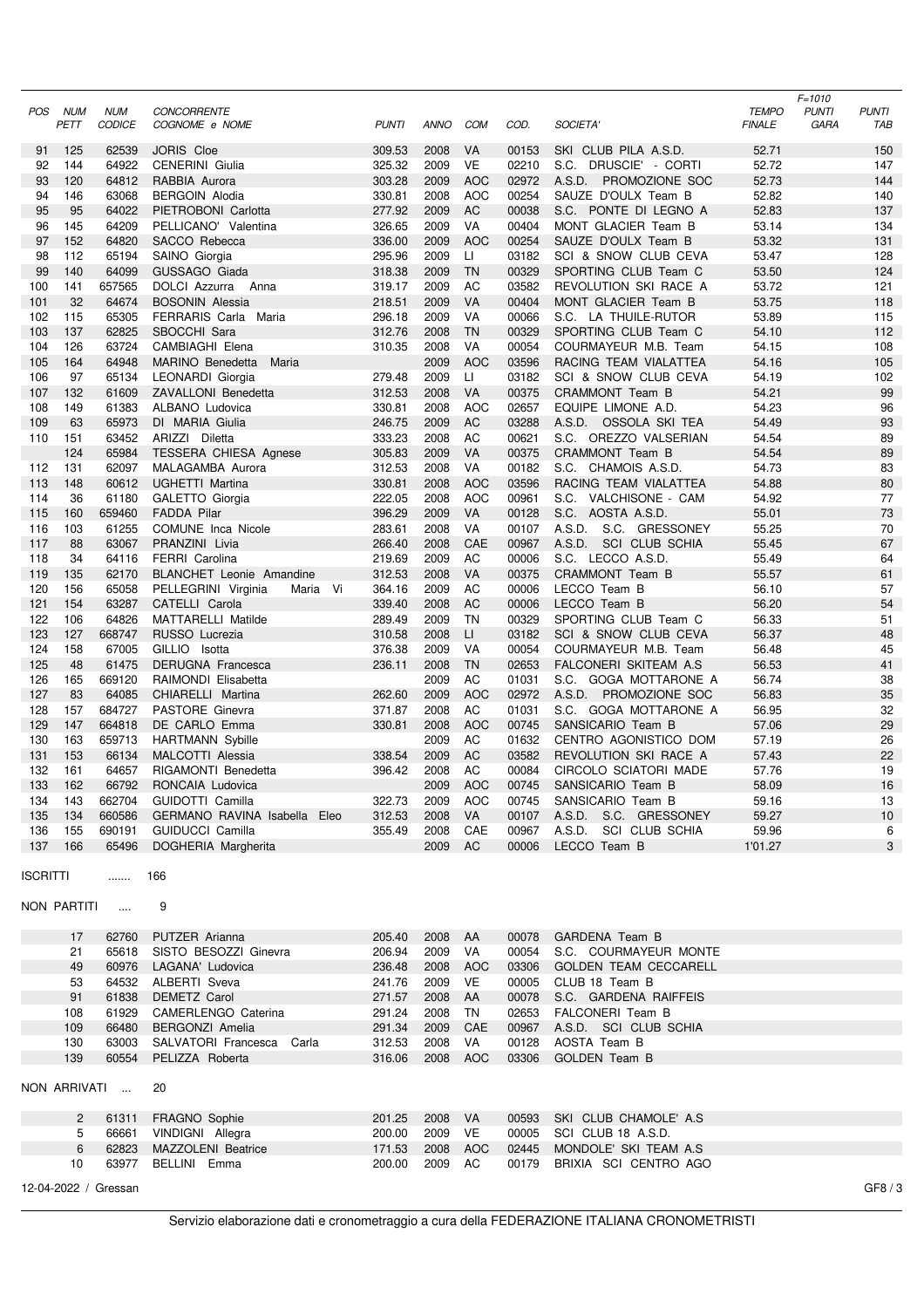|     |             |               |                                 |              |      |     |       |                        |               | $F = 1010$   |              |
|-----|-------------|---------------|---------------------------------|--------------|------|-----|-------|------------------------|---------------|--------------|--------------|
| POS | <b>NUM</b>  | <b>NUM</b>    | <b>CONCORRENTE</b>              |              |      |     |       |                        | <b>TEMPO</b>  | <b>PUNTI</b> | <b>PUNTI</b> |
|     | <b>PETT</b> | <b>CODICE</b> | COGNOME e NOME                  | <b>PUNTI</b> | ANNO | COM | COD.  | <b>SOCIETA'</b>        | <b>FINALE</b> | GARA         | TAB          |
|     | 13          | 64645         | <b>BLANCHET Helene</b>          | 200.00       | 2009 | VA. | 00375 | S.C. CRAMMONT MONT BL  |               |              |              |
|     | 14          | 62043         | <b>CARLE</b> Beatrice           | 196.52       | 2008 | AOC | 02445 | MONDOLE' SKI TEAM A.S. |               |              |              |
|     | 31          | 61921         | <b>KERSCHBAUMER Nele</b>        | 217.06       | 2008 | AA  | 02013 | SEISER ALM Team B      |               |              |              |
|     | 59          | 63180         | CIMAN Sofia                     | 244.69       | 2008 | AOC | 02445 | MONDOLE' SKI TEAM A.S. |               |              |              |
|     | 65          |               | 2687633 HOUSSIN DRUGE Fostine   | 250.00       | 2008 | MB. | 00FRA | LES HOUCHES            |               |              |              |
|     | 80          | 61568         | ZITO Cinzia                     | 259.29       | 2008 | TN  | 00329 | SPORTING CLUB Team B   |               |              |              |
|     | 82          | 62079         | RENOLDI Claudia                 | 260.37       | 2008 | VA. | 00015 | S.C. TORGNON A.S.D.    |               |              |              |
|     | 84          | 65764         | SASSOLINI Costanza              | 263.61       | 2009 | VA. | 00128 | S.C. AOSTA A.S.D.      |               |              |              |
|     | 92          | 61411         | <b>VALENTE Martina</b>          | 273.88       | 2008 | VA. | 03615 | A.S.D. CLUB DE SKI VA  |               |              |              |
|     | 99          | 62631         | CARETTI Lucrezia                | 280.51       | 2008 | VE  | 00005 | SCI CLUB 18 A.S.D.     |               |              |              |
|     | 107         | 63747         | <b>BRICARELLO Francesca</b>     | 289.66       | 2008 | AOC | 02445 | MONDOLE' Team B        |               |              |              |
|     | 113         | 61084         | PINZINI Giulia                  | 296.09       | 2008 | TN  | 03395 | SCI CLUB EDELWEISS TN  |               |              |              |
|     | 119         | 63643         | RECCE Gaia                      | 302.87       | 2008 | AOC | 02657 | EQUIPE LIMONE A.D.     |               |              |              |
|     | 121         | 62808         | CAPRIOGLIO Maria<br>Vittoria    | 303.57       | 2008 | VA. | 00054 | S.C. COURMAYEUR MONTE  |               |              |              |
|     | 133         | 63205         | <b>BURNETT</b> Sofia            | 312.53       | 2008 | VA. | 00066 | S.C. LA THUILE-RUTOR   |               |              |              |
|     | 159         | 65734         | PAGELLA Costanza Maria<br>Adela | 380.70       | 2009 | AOC | 00254 | SAUZE D'OULX Team C    |               |              |              |

SQUALIFICATI ... 0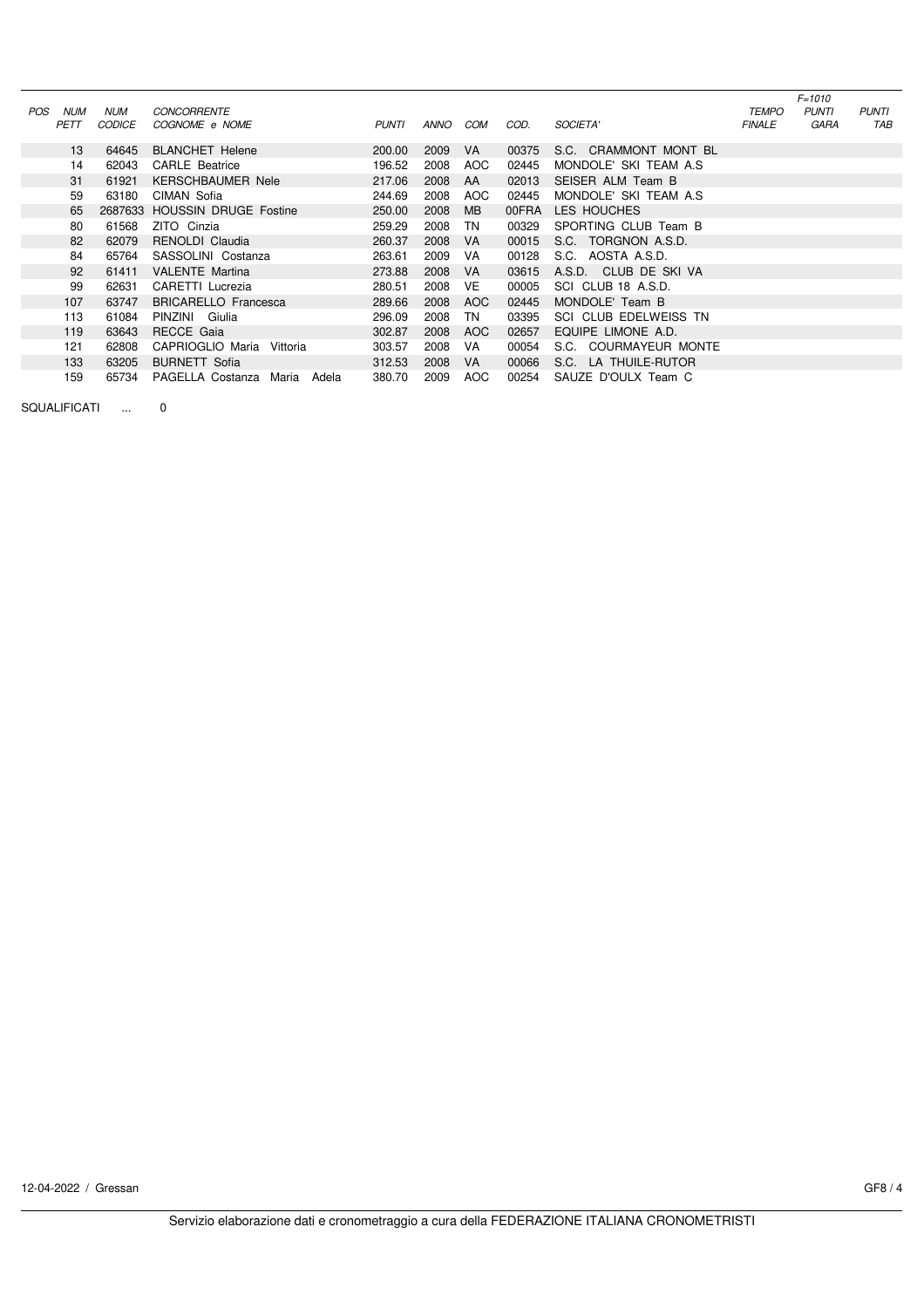

## Criterium Italiano a Squadre SLALOM GIGANTE CLASSIFICA UFFICIOSA

| R MXA0485 Cod.FISI:<br>Codex:<br>CRITERIUM NAZIONALE SQUADRE<br>COD. ORGANIZZATORI<br>LOCALITA' Gressan |                                                                                    |            | 00128                                             | $P_{\cdot}$ Reg = Y<br>Gr.Soc.=Y P.FISI=N<br>GARA CAL. FED. O REG. N°<br>NOME SOCIETA' S.C. AOSTA A.S.D.<br><b>DATA</b> | XA0485<br>12/<br>4/2022                                 |
|---------------------------------------------------------------------------------------------------------|------------------------------------------------------------------------------------|------------|---------------------------------------------------|-------------------------------------------------------------------------------------------------------------------------|---------------------------------------------------------|
| <b>GIURIA</b>                                                                                           |                                                                                    |            |                                                   | CARATTERISTICHE TECNICHE                                                                                                |                                                         |
| DELEGATO TECNICO<br><b>ARBITRO</b><br>DIRETTORE DI GARA<br>GIUDICE PARTENZA<br>GIUDICE ARRIVO           | <b>BRONZING</b><br><b>BETHAZ</b><br><b>FOSSON</b><br><b>VERTA</b><br><b>ODERIO</b> | A.<br>M.E. | F. 15440<br>S. 33336<br>U. 29266<br>26679<br>4531 | NOME PISTA<br>PARTENZA<br><b>ARRIVO</b><br><b>DISLIVELLO</b><br>N° OMOLOGAZIONE NAZ.                                    | RENATO ROSA<br>2310 m<br>2025 m<br>285 m<br>14/111/VA/A |
| <b>TRACCIATORE</b>                                                                                      | COME'                                                                              | C.         |                                                   |                                                                                                                         |                                                         |
| ORA DI PARTENZA<br>PENALIZZAZIONE CALCOLATA:                                                            | 8.45                                                                               |            |                                                   | PENALIZZAZIONE APPLICATA:                                                                                               |                                                         |

| <b>POS</b>     | <b>NUM</b> | <b>NUM</b>           | <b>CONCORRENTE</b>                 |              |      |            |                               |                                 | <b>TEMPO</b>  | $F = 1010$<br><b>PUNTI</b> | <b>PUNTI</b> |
|----------------|------------|----------------------|------------------------------------|--------------|------|------------|-------------------------------|---------------------------------|---------------|----------------------------|--------------|
|                | PETT       | <b>CODICE</b>        | COGNOME e NOME                     | <b>PUNTI</b> | ANNO | COM        | COD.                          | SOCIETA'                        | <b>FINALE</b> | <b>GARA</b>                | <b>TAB</b>   |
|                |            |                      |                                    |              |      |            |                               |                                 |               |                            |              |
|                |            |                      |                                    |              |      |            | <b>U14 RAGAZZI - MASCHILE</b> |                                 |               |                            |              |
|                |            |                      |                                    |              |      |            |                               |                                 |               |                            |              |
| 1              | 6          | 62881                | <b>CAZZANIGA Giulio</b><br>Paolo   | 184.80       | 2008 | <b>AOC</b> | 00961                         | S.C. VALCHISONE - CAM           | 1'03.14       |                            | 441          |
| $\overline{2}$ | 29         | 61234                | D'IPPOLITO Arturo<br>Livio         | 224.38       | 2008 | VA         | 03615                         | A.S.D. CLUB DE SKI VA           | 1'04.44       |                            | 438          |
| 3              | 31         | 66112                | <b>VIVALDA Michele</b>             | 226.59       | 2009 | <b>AOC</b> | 02657                         | EQUIPE LIMONE A.D.              | 1'04.52       |                            | 435          |
| 4              | 5          | 62192                | <b>CARROZZA Thomas</b>             | 199.68       | 2008 | VA         | 03615                         | A.S.D. CLUB DE SKI VA           | 1'04.87       |                            | 432          |
| 5              | 19         | 61669                | <b>CONTINO Mattia</b>              | 217.32       | 2008 | <b>VA</b>  | 00128                         | S.C. AOSTA A.S.D.               | 1'04.94       |                            | 428          |
| 6              | 7          | 61282                | <b>ANDREIS Stefano</b>             | 210.39       | 2008 | VA         | 00128                         | S.C. AOSTA A.S.D.               | 1'05.05       |                            | 425          |
| $\overline{7}$ | 3          | 61514                | <b>KOSTNER Christian</b>           | 211.26       | 2008 | AA         | 00078                         | S.C.<br><b>GARDENA RAIFFEIS</b> | 1'05.18       |                            | 422          |
| 8              | 14         | 61075                | <b>BUSSEI CANONE Ettore Arturo</b> | 178.14       | 2008 | <b>AOC</b> | 00036                         | S.C.<br>SESTRIERE A.D.          | 1'05.19       |                            | 419          |
| 9              | 21         | 61896                | <b>LIBERATORE Thomas</b>           | 217.66       | 2008 | <b>TN</b>  | 01184                         | SKI TEAM FASSA A.S.D.           | 1'05.29       |                            | 416          |
| 10             | 17         | 60760                | <b>CORTE Giovanni</b>              | 214.57       | 2008 | VA         | 00260                         | S.C.<br>VAL D'AYAS A.S.D        | 1'05.32       |                            | 413          |
| 11             | 34         | 60859                | SALVATI Andrea                     | 228.08       | 2008 | <b>VE</b>  | 02210                         | S.C. DRUSCIE' - CORTI           | 1'05.58       |                            | 410          |
| 12             | 8          | 65686                | DEPETRIS POLLINI Riccardo          | 200.00       | 2009 | <b>AC</b>  | 03288                         | A.S.D. OSSOLA SKI TEA           | 1'05.63       |                            | 407          |
| 13             | 9          | 60874                | <b>BEDOGNI Luca</b>                | 200.08       | 2008 | <b>TN</b>  | 02653                         | <b>FALCONERI SKITEAM A.S</b>    | 1'05.65       |                            | 403          |
| 14             | 25         | 60823                | <b>CONTE Andrea</b>                | 222.87       | 2008 | <b>AOC</b> | 00254                         | S.C. SAUZE D'OULX A.D           | 1'05.71       |                            | 400          |
| 15             | 30         | 60604                | <b>FIOROT Suen</b>                 | 224.49       | 2008 | <b>TN</b>  | 01184                         | SKI TEAM FASSA A.S.D.           | 1'05.85       |                            | 397          |
| 16             | 13         | 61322                | <b>SADOWSKI Francesco</b>          | 185.75       | 2008 | <b>AOC</b> | 02657                         | EQUIPE LIMONE A.D.              | 1'05.90       |                            | 394          |
| 17             | 33         | 63454                | <b>FORTE Federico</b>              | 227.66       | 2008 | <b>AOC</b> | 03422                         | EQUIPE BEAULARD S.S.D           | 1'05.94       |                            | 391          |
| 18             | 46         | 60497                | <b>GARIN Matteo</b>                | 239.02       | 2008 | VA         | 00015                         | S.C. TORGNON A.S.D.             | 1'06.09       |                            | 388          |
| 19             | 36         | 63050                | <b>GRIVEL Laurent</b>              | 232.17       | 2008 | <b>VA</b>  | 00375                         | S.C. CRAMMONT MONT BL           | 1'06.21       |                            | 385          |
| 20             | 42         | 61103                | <b>BEGNIS Mattia</b>               | 237.19       | 2008 | AOC        | 03422                         | <b>EQUIPE BEAULARD S.S.D</b>    | 1'06.22       |                            | 382          |
| 21             | 51         | 63589                | <b>BEDESCHI Giacomo</b>            | 242.43       | 2008 | <b>VE</b>  | 02210                         | S.C. DRUSCIE' - CORTI           | 1'06.23       |                            | 378          |
| 22             | 66         | 63155                | <b>SENONER Manuel</b>              | 263.45       | 2008 | AA         | 00078                         | S.C. GARDENA RAIFFEIS           | 1'06.28       |                            | 375          |
| 23             | 63         | 60585                | <b>ANGERER David</b>               | 262.74       | 2008 | AA         | 02013                         | SEISER ALM SKI TEAM             | 1'06.36       |                            | 372          |
|                |            | 12-04-2022 / Gressan |                                    |              |      |            |                               |                                 |               |                            | G8/1         |

Servizio elaborazione dati e cronometraggio a cura della FEDERAZIONE ITALIANA CRONOMETRISTI











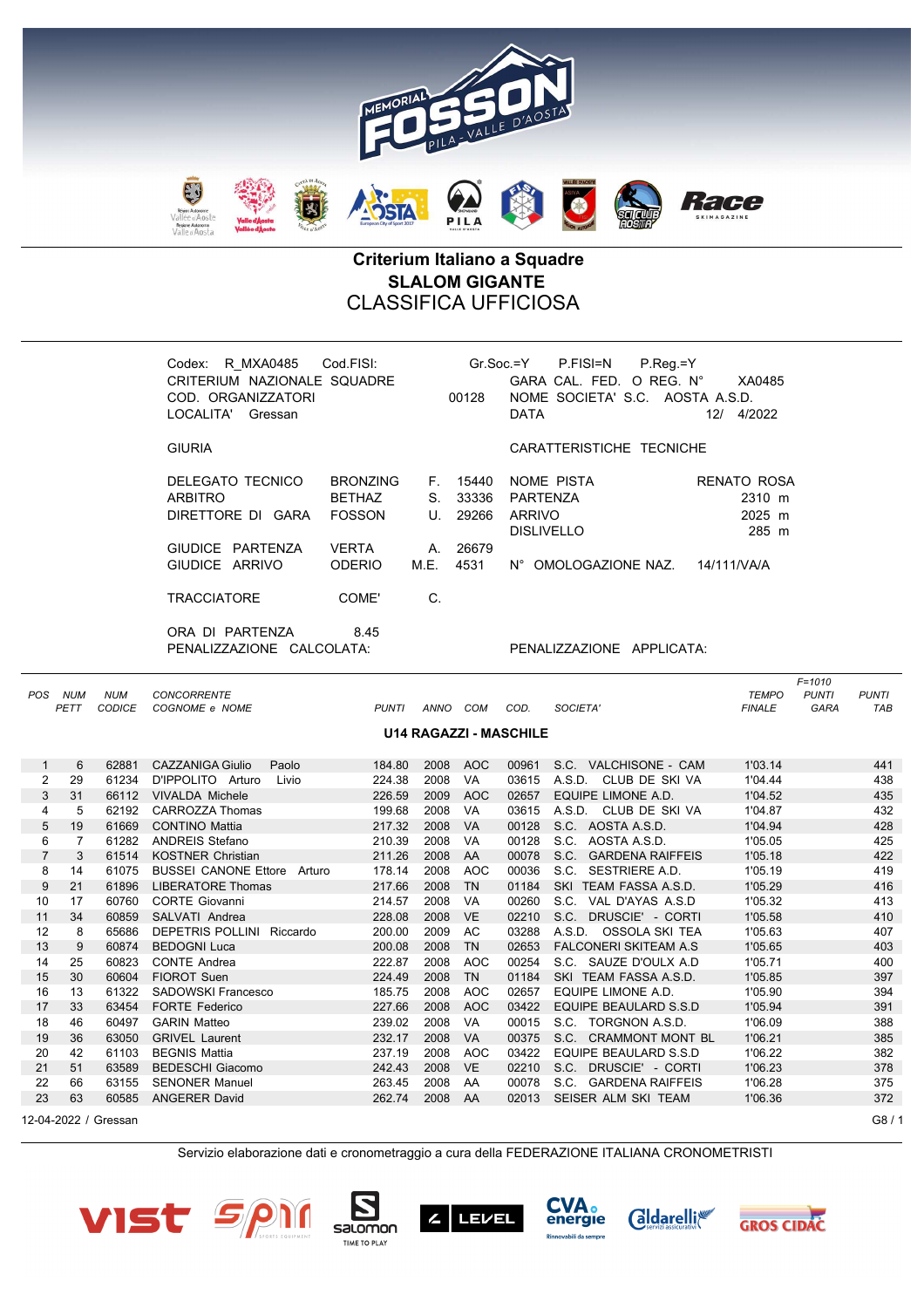| POS      | NUM<br>PETT    | <b>NUM</b><br>CODICE | <b>CONCORRENTE</b><br>COGNOME e NOME                                   | <b>PUNTI</b>     | ANNO         | <b>COM</b>               | COD.           | SOCIETA'                                       | <b>TEMPO</b><br><b>FINALE</b> | $F = 1010$<br><b>PUNTI</b><br>GARA | <b>PUNTI</b><br>TAB |
|----------|----------------|----------------------|------------------------------------------------------------------------|------------------|--------------|--------------------------|----------------|------------------------------------------------|-------------------------------|------------------------------------|---------------------|
| 24       | 49             | 60442                | <b>GAXIOLA Lasse</b>                                                   | 240.90           | 2008         | AA                       | 02013          | SEISER ALM SKI TEAM                            | 1'06.40                       |                                    | 369                 |
| 25       | 23             | 62748                | <b>POGGI Mattia</b>                                                    | 220.21           | 2008         | <b>AOC</b>               | 03422          | <b>EQUIPE BEAULARD S.S.D</b>                   | 1'06.51                       |                                    | 366                 |
| 26       | 28             | 60366                | <b>VANNI Filippo</b>                                                   | 224.07           | 2008         | <b>VE</b>                | 02210          | S.C. DRUSCIE' - CORTI<br>S.C. LA THUILE-RUTOR  | 1'06.54                       |                                    | 363                 |
| 27       | 58<br>50       | 62501<br>668639      | <b>BANDITO Samuele</b><br><b>VOYRON Edoardo</b>                        | 253.93<br>241.71 | 2008<br>2008 | <b>VA</b><br><b>AOC</b>  | 00066<br>03422 | <b>BEAULARD Team B</b>                         | 1'06.67<br>1'06.67            |                                    | 360<br>360          |
| 29       | 18             | 60212                | IORI Filippo                                                           | 216.17           | 2008         | <b>TN</b>                | 01184          | SKI TEAM FASSA A.S.D.                          | 1'06.70                       |                                    | 353                 |
| 30       | 37             | 60953                | <b>CARONE Massimo</b>                                                  | 232.30           | 2008         | AC                       | 01632          | CENTRO AGONISTICO DOM                          | 1'07.01                       |                                    | 350                 |
| 31       | 43             | 61339                | BISETTI Michele                                                        | 237.60           | 2008         | <b>VA</b>                | 00375          | <b>CRAMMONT Team B</b>                         | 1'07.04                       |                                    | 347                 |
| 32       | $\overline{2}$ | 60581                | ROSSI Edoardo                                                          | 212.16           | 2008         | VA                       | 00375          | S.C. CRAMMONT MONT BL                          | 1'07.07                       |                                    | 344                 |
| 33       | $\overline{4}$ | 65101                | <b>FOSSON Nicolas</b>                                                  | 208.92           | 2009         | <b>VA</b>                | 00128          | S.C. AOSTA A.S.D.                              | 1'07.22                       |                                    | 341                 |
| 34       | 40             | 63401                | SIBILLE Luca                                                           | 235.47           | 2008         | <b>AOC</b>               | 00028          | S.C. BARDONECCHIA A.D                          | 1'07.23                       |                                    | 338                 |
| 35       | 32             | 659990               | <b>GUIGUET Lorenzo</b>                                                 | 227.42           | 2009         | <b>AOC</b>               | 03422          | <b>BEAULARD Team B</b>                         | 1'07.25                       |                                    | 335                 |
| 36       | 24             | 65147                | SIMONI Ascanio                                                         | 221.97           | 2009         | <b>VE</b>                | 00005          | SCI CLUB 18 A.S.D.                             | 1'07.30                       |                                    | 332                 |
| 37       | 39             | 62455                | <b>VENANZI Leonardo</b>                                                | 234.67           | 2008         | <b>VA</b>                | 00375          | <b>CRAMMONT Team B</b>                         | 1'07.41                       |                                    | 328                 |
| 38       | 10             | 64614                | PALETTI Tommaso                                                        | 207.08           | 2009         | <b>VA</b>                | 00375          | <b>CRAMMONT Team B</b>                         | 1'07.42                       |                                    | 325                 |
| 39       | 22             |                      | 2677282 BEYER STANNOW Oscar                                            | 220.00           | 2008         | <b>MB</b>                | 00FRA          | LES HOUCHES                                    | 1'07.45                       |                                    | 322                 |
| 40       | 56             | 61387                | <b>CORTESI Marco Luigi</b>                                             | 252.40           | 2008         | VA                       | 03615          | A.S.D. CLUB DE SKI VA                          | 1'07.79                       |                                    | 319                 |
| 41       | 78             | 62165                | STUEFER Jordan                                                         | 271.24           | 2008         | AA                       | 02013          | SEISER ALM SKI TEAM                            | 1'08.09                       |                                    | 316                 |
| 42       | 38             | 65259                | <b>GUIFFRE Alessandro</b>                                              | 233.31           | 2009         | <b>AOC</b>               | 00028          | S.C. BARDONECCHIA A.D                          | 1'08.20                       |                                    | 313                 |
| 43       | 15             | 65069                | CIAPPONI Matteo                                                        | 203.45           | 2009         | <b>AC</b>                | 03582          | REVOLUTION SKI RACE A                          | 1'08.24                       |                                    | 310                 |
| 44       | 77             | 61186                | <b>GUERINI Alessandro</b>                                              | 270.33           | 2008         | <b>TN</b>                | 00329          | SPORTING CLUB MADONNA                          | 1'08.30                       |                                    | 307                 |
|          | 41             | 61712                | <b>GARNERO Thotsawat</b>                                               | 235.89           | 2008         | <b>AOC</b>               | 02657          | EQUIPE LIMONE A.D.                             | 1'08.30                       |                                    | 307                 |
| 46       | 87             | 61866                | <b>SCHMALZL Florian</b>                                                | 277.59           | 2008         | AA                       | 00078          | <b>GARDENA Team B</b>                          | 1'08.32                       |                                    | 300                 |
| 47       | 44             | 65871                | <b>DEAMBROGIO Patrick</b>                                              | 237.75           | 2009         | <b>AOC</b>               | 00254          | S.C. SAUZE D'OULX A.D                          | 1'08.33                       |                                    | 297                 |
| 48       | $\overline{1}$ | 60987                | VISTALI Tommaso                                                        | 189.21           | 2008         | AC                       | 00179          | BRIXIA SCI CENTRO AGO                          | 1'08.37                       |                                    | 294                 |
| 49       | 52             | 63058                | DE SERAFINI Iacopo                                                     | 245.98           | 2008         | <b>AOC</b>               | 03306          | <b>GOLDEN TEAM CECCARELL</b>                   | 1'08.38                       |                                    | 291                 |
| 50       | 70<br>47       | 60498<br>60543       | <b>GUARIENTI Giacomo</b><br>PARIANOTTI Emanuele                        | 264.34<br>239.62 | 2008<br>2008 | TN<br>AC                 | 00329<br>03288 | SPORTING CLUB MADONNA<br>A.S.D. OSSOLA SKI TEA | 1'08.65<br>1'08.65            |                                    | 288<br>288          |
| 52       | 55             |                      | 2702297 BELLERS Milo                                                   | 250.00           | 2009         | <b>MB</b>                |                | 00FRA LES HOUCHES                              | 1'08.72                       |                                    | 281                 |
| 53       | 60             | 60655                | <b>MAHLKNECHT Janis</b>                                                | 255.53           | 2008         | AA                       | 02013          | SEISER ALM Team B                              | 1'08.83                       |                                    | 278                 |
| 54       | 59             | 64936                | PEIRA Matteo                                                           | 254.80           | 2009         | <b>AOC</b>               | 02445          | MONDOLE' SKI TEAM A.S                          | 1'08.97                       |                                    | 275                 |
| 55       | 75             | 63639                | BAL Jacopo                                                             | 267.30           | 2008         | <b>VA</b>                | 00375          | S.C. CRAMMONT MONT BL                          | 1'09.04                       |                                    | 272                 |
| 56       | 104            | 61309                | <b>BARAGIOLA Luca</b>                                                  | 294.71           | 2008         | AC                       | 00006          | S.C. LECCO A.S.D.                              | 1'09.13                       |                                    | 269                 |
| 57       | 62             | 64210                | PITET Joel                                                             | 260.87           | 2009         | VA                       | 00404          | S.C. MONT GLACIER A.S.                         | 1'09.31                       |                                    | 266                 |
| 58       | 53             | 67059                | BEOZZI Matteo                                                          | 246.15           | 2009         | <b>AOC</b>               | 00036          | S.C. SESTRIERE A.D.                            | 1'09.33                       |                                    | 263                 |
| 59       | 83             | 62134                | <b>BARATTA Claudio</b>                                                 | 274.48           | 2008         | <b>TN</b>                | 02653          | <b>FALCONERI SKITEAM A.S</b>                   | 1'09.49                       |                                    | 260                 |
| 60       | 57             | 62479                | CODA Eden Daniel                                                       | 252.86           | 2008         | <b>AOC</b>               | 00036          | <b>SESTRIERE Team B</b>                        | 1'09.52                       |                                    | 256                 |
| 61       | 96             | 88896                | PORCEDDU Gianni Alfredo                                                | 287.21           | 2008         | VA                       | 00107          | A.S.D. S.C. GRESSONEY                          | 1'09.53                       |                                    | 253                 |
| 62       | 81             | 62681                | SELIS Alessandro                                                       | 272.49           | 2008         | AC                       | 00006          | S.C. LECCO A.S.D.                              | 1'09.90                       |                                    | 250                 |
| 63       | 20             | 66636                | <b>FOSSON Mattia</b>                                                   | 217.65           | 2009         | VA                       | 00128          | AOSTA Team B                                   | 1'10.09                       |                                    | 247                 |
| 64       | 84             | 63780                | <b>MAHLKNECHT Matthias</b>                                             | 275.01           | 2009         | AA                       | 00078          | <b>GARDENA Team B</b>                          | 1'10.50                       |                                    | 244                 |
| 65       | 130            | 66290                | <b>RABANSER Rafael</b>                                                 | 313.65           | 2009         | AA                       | 02013          | SEISER ALM Team B                              | 1'10.63                       |                                    | 241                 |
| 66       | 86             | 64274                | <b>ANCHIERI Gabriel</b><br>Zeno                                        | 277.39           | 2009         | <b>TN</b>                | 03395          | SCI CLUB EDELWEISS TN                          | 1'10.87                       |                                    | 238                 |
| 67       | 79             | 63473                | FRANZINI Alberto                                                       | 272.36           | 2008         | VA                       | 00107          | A.S.D. S.C. GRESSONEY                          | 1'11.02                       |                                    | 235                 |
| 68       | 69             | 65928                | VIMERCATI CASTELLINI Giovann                                           | 264.28           | 2009         | AC                       | 00179          | BRIXIA SCI CENTRO AGO                          | 1'11.09                       |                                    | 231                 |
| 69       | 126            | 60758                | <b>CHATRIAN Timothee</b>                                               | 313.28           | 2008         | VA                       | 00015          | S.C. TORGNON A.S.D.                            | 1'11.29                       |                                    | 228                 |
| 70       | 48<br>107      | 65150                | REITA Ruggero<br>PELLEGRINI Federico                                   | 240.20           | 2009         | <b>AOC</b><br><b>VE</b>  | 00036          | S.C. SESTRIERE A.D.                            | 1'11.31                       |                                    | 225<br>222          |
| 71<br>72 | 103            | 64249<br>61190       | <b>GIARETTA Francesco</b>                                              | 299.99<br>292.95 | 2009<br>2008 | TN                       | 00005<br>02653 | SCI CLUB 18 A.S.D.<br>FALCONERI SKITEAM A.S    | 1'11.33<br>1'11.35            |                                    |                     |
| 73       | 112            | 673802               | DI TITTA Manuel                                                        | 303.65           | 2009         | <b>AC</b>                | 01632          | CENTRO AGONISTICO DOM                          | 1'11.46                       |                                    | 219<br>216          |
| 74       | 68             | 66288                | SAPIA Federico                                                         | 263.69           | 2009         | VA                       | 00128          | AOSTA Team B                                   | 1'11.49                       |                                    | 213                 |
| 75       | 45             | 65272                | <b>ARTAZ Michael</b>                                                   | 237.82           | 2009         | VA                       | 00260          | S.C. VAL D'AYAS A.S.D                          | 1'11.51                       |                                    | 210                 |
| 76       | 12             | 64344                | MUTTI Ubaldo                                                           | 201.22           | 2009         | AC                       | 00179          | BRIXIA SCI CENTRO AGO                          | 1'11.55                       |                                    | 206                 |
| 77       | 122            | 89327                | <b>GARRIONE Giovanni</b>                                               | 313.28           | 2008         | VA                       | 00054          | S.C. COURMAYEUR MONTE                          | 1'11.57                       |                                    | 203                 |
| 78       | 26             | 64169                | PENE VIDARI Giovanni                                                   | 222.89           | 2009         | VA                       | 00054          | S.C. COURMAYEUR MONTE                          | 1'11.65                       |                                    | 200                 |
| 79       | 113            | 64287                | <b>SCHERER Jeremias</b>                                                | 305.61           | 2009         | AA                       | 02013          | SEISER ALM Team B                              | 1'11.71                       |                                    | 197                 |
| 80       | 76             | 66573                | RONCHI Filippo                                                         | 269.38           | 2009         | AC                       | 01632          | CENTRO AGONISTICO DOM                          | 1'11.74                       |                                    | 194                 |
| 81       | 71             | 66777                | VENTURINI Leonardo                                                     | 265.24           | 2009         | <b>AC</b>                | 03429          | VAL PALOT SKI S.S.D.                           | 1'11.75                       |                                    | 191                 |
| 82       | 61             | 65462                | DU CHENE DE VERE Tommaso And                                           | 256.62           | 2009         | VA                       | 00066          | S.C. LA THUILE-RUTOR                           | 1'11.86                       |                                    | 188                 |
| 83       | 119            | 63025                | CAPRILLI Luca                                                          | 312.47           | 2008         | VA                       | 00260          | S.C. VAL D'AYAS A.S.D                          | 1'11.89                       |                                    | 185                 |
| 84       | 117            | 64389                | MAFAZZOLI Drissa                                                       | 310.75           | 2009         | TN                       | 00329          | SPORTING CLUB Team B                           | 1'11.91                       |                                    | 181                 |
| 85       | 65             | 64126                | ADAMI Leonardo                                                         | 263.28           | 2009         | TN                       | 00329          | SPORTING CLUB Team B                           | 1'12.07                       |                                    | 178                 |
| 86       | 93             | 64808                | SCAINI Simone Benedetto                                                | 281.21           | 2009         | <b>AOC</b>               | 00036          | <b>SESTRIERE Team B</b>                        | 1'12.10                       |                                    | 175                 |
| 87       | 127            | 60352                | ZOPPO RONZERO Matteo                                                   | 313.28           | 2008         | VA                       | 00404          | S.C. MONT GLACIER A.S                          | 1'12.36                       |                                    | 172                 |
| 88       | 88             | 64578                | SEGRETI Alfonso<br>Carlo                                               | 278.16           | 2009         | VA                       | 00054          | S.C. COURMAYEUR MONTE                          | 1'12.57                       |                                    | 169                 |
| 89       | 91             | 62700                | <b>STRADELLA Giorgio</b>                                               | 280.70           | 2008         | <b>AOC</b>               | 00028          | S.C. BARDONECCHIA A.D                          | 1'12.61                       |                                    | 166                 |
| 90       | 74             | 670323               | RIVA Alessandro                                                        | 266.68           | 2009         | TN                       | 00329          | SPORTING CLUB MADONNA                          | 1'12.69                       |                                    | 163                 |
| 91       | 109            | 62055                | <b>DELLEPIANE Francesco</b>                                            | 300.57           | 2008         | <b>AOC</b>               | 00036          | <b>SESTRIERE Team B</b>                        | 1'13.08                       |                                    | 160                 |
| 92       | 133            | 662018               | <b>MANTINGER Aron</b>                                                  | 322.65           | 2009         | AA                       | 00078          | <b>GARDENA Team B</b>                          | 1'13.25                       |                                    | 156                 |
| 93       | 120            | 60845                | <b>GORRET Steven</b>                                                   | 313.28           | 2008         | VA                       | 00015          | S.C. TORGNON A.S.D.                            | 1'13.35                       |                                    | 153                 |
| 94       | 16             | 64242                | <b>LUCIANAZ Mathis</b>                                                 | 212.99           | 2009         | VA                       | 00593          | SKI CLUB CHAMOLE' A.S.                         | 1'13.44                       |                                    | 150                 |
| 95<br>96 | 95<br>94       | 61754<br>670144      | Michele<br><b>CONSIGLIERE Leonardo</b><br><b>DEFRANCHIS Alessandro</b> | 283.40<br>282.80 | 2008<br>2008 | <b>AOC</b><br><b>AOC</b> | 00254<br>03422 | SAUZE D'OULX Team B                            | 1'13.60                       |                                    | 147<br>144          |
| 97       | 144            | 682124               | <b>CURTAZ Thierry</b>                                                  | 354.80           | 2009 VA      |                          | 00153          | <b>BEAULARD Team B</b><br>SKI CLUB PILA A.S.D. | 1'13.62<br>1'13.71            |                                    | 141                 |
|          |                |                      |                                                                        |                  |              |                          |                |                                                |                               |                                    |                     |
|          |                | 12-04-2022 / Gressan |                                                                        |                  |              |                          |                |                                                |                               |                                    | G8/2                |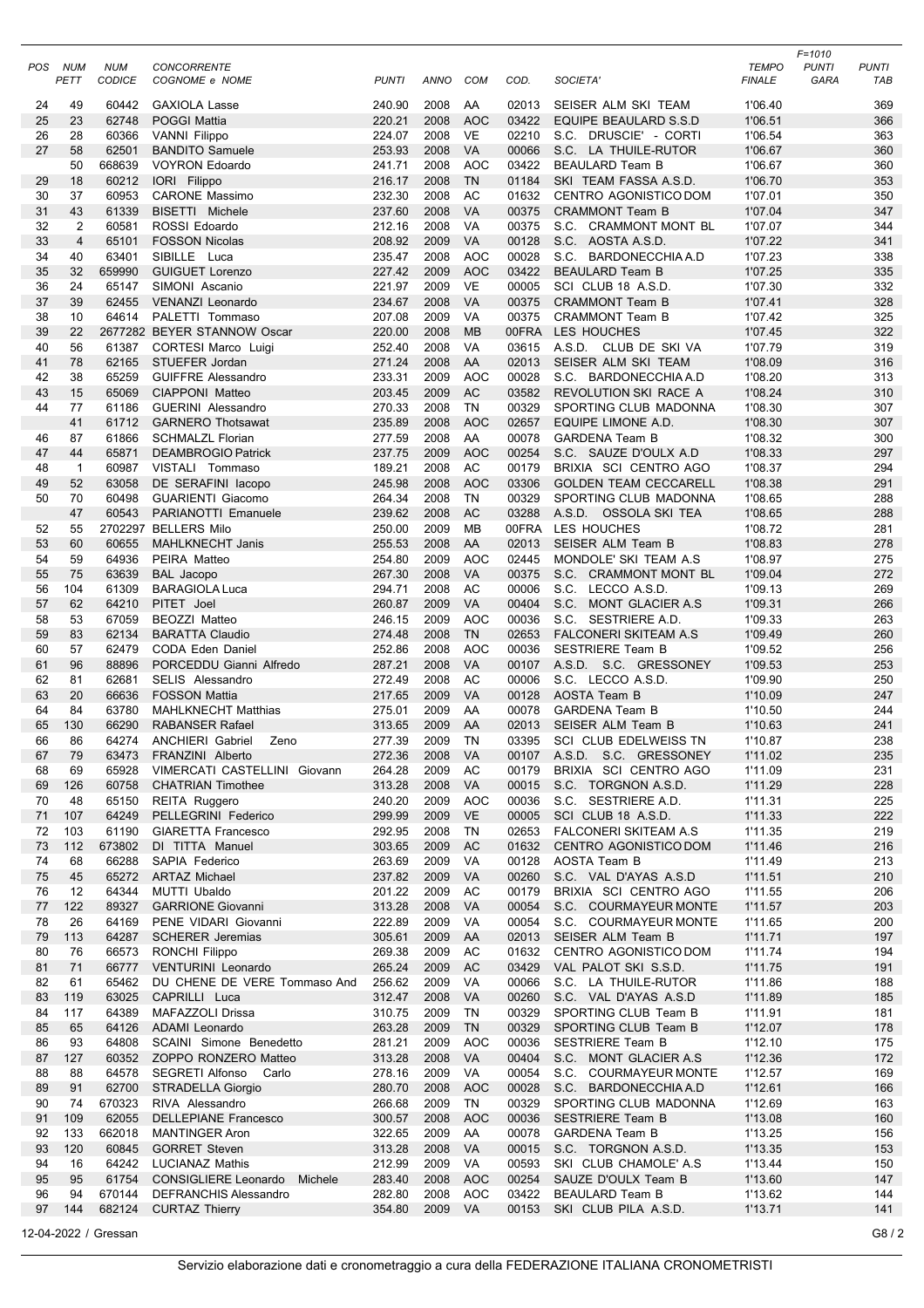|                 |              |                             |                                                     |                  |                 |                        |                |                                                           |                               | $F = 1010$           |                     |
|-----------------|--------------|-----------------------------|-----------------------------------------------------|------------------|-----------------|------------------------|----------------|-----------------------------------------------------------|-------------------------------|----------------------|---------------------|
| <b>POS</b>      | NUM<br>PETT  | <b>NUM</b><br>CODICE        | <b>CONCORRENTE</b><br>COGNOME e NOME                | <b>PUNTI</b>     | <b>ANNO</b>     | COM                    | COD.           | SOCIETA'                                                  | <b>TEMPO</b><br><b>FINALE</b> | <b>PUNTI</b><br>GARA | <b>PUNTI</b><br>TAB |
|                 |              |                             |                                                     |                  |                 |                        |                |                                                           |                               |                      |                     |
| 98              | 111          | 657405                      | <b>SENTER Sebastiano</b>                            | 302.46           | 2009            | TN                     | 01621          | SKI TEAM POLISPORTIVA                                     | 1'13.78                       |                      | 138                 |
| 99              | 106          | 66378                       | <b>VAVASSORIAlex</b>                                | 297.97           | 2009            | AC                     | 00084          | <b>CIRCOLO SCIATORI MADE</b>                              | 1'13.92                       |                      | 134                 |
| 100             | 131          | 61920                       | LUZI Giacomo                                        | 317.52           | 2008            | <b>AOC</b>             | 00745          | S.C. SANSICARIO CESAN                                     | 1'13.99                       |                      | 131                 |
| 101<br>102      | 116<br>121   | 62653<br>61831              | <b>GRISOLI Luca</b>                                 | 308.73<br>313.28 | 2008<br>2008    | <b>AOC</b><br>VA       | 03306<br>00182 | <b>GOLDEN TEAM CECCARELL</b><br>S.C. CHAMOIS A.S.D.       | 1'14.09<br>1'14.10            |                      | 128<br>125          |
| 103             | 92           | 664748                      | PINET Filippo<br>OGNISSANTI Francesco               | 281.19           | 2009            | AC                     | 01031          | S.C. GOGA MOTTARONE A                                     | 1'14.14                       |                      | 122                 |
| 104             | 134          | 66305                       | <b>OCHRYMOWICZ Filippo</b>                          | 325.00           | 2009            | <b>AOC</b>             | 00254          | SAUZE D'OULX Team B                                       | 1'14.33                       |                      | 119                 |
| 105             | 110          | 65031                       | <b>BERTOLDI Andrea</b>                              | 302.33           | 2009            | <b>AOC</b>             | 00795          | S.C. CLAVIERE A.D.                                        | 1'14.40                       |                      | 116                 |
| 106             | 137          | 60563                       | GUSSI Jacopo                                        | 334.77           | 2008            | AC                     | 00621          | S.C. OREZZO VALSERIAN                                     | 1'14.42                       |                      | 113                 |
| 107             | 159          | 65124                       | PAPPALETTERA Mattia                                 |                  | 2009            | <b>VA</b>              | 00054          | COURMAYEUR M.B. Team                                      | 1'14.53                       |                      | 109                 |
| 108             | 108          |                             | 2683789 SCHUH JOUET Baptiste                        | 300.00           | 2009            | <b>MB</b>              | 00FRA          | LES HOUCHES                                               | 1'14.61                       |                      | 106                 |
| 109             | 140          | 64213                       | <b>UBERTO Alessandro</b>                            | 342.80           | 2009            | AC                     | 00038          | S.C. PONTE DI LEGNO A                                     | 1'14.70                       |                      | 103                 |
| 110<br>111      | 54<br>85     | 64908<br>64416              | DI LENARDO Filippo                                  | 247.06<br>275.15 | 2009<br>2009    | AC<br><b>AOC</b>       | 03288<br>00745 | A.S.D. OSSOLA SKI TEA<br>S.C. SANSICARIO CESAN            | 1'14.81<br>1'14.85            |                      | 100<br>97           |
| 112             | 139          | 669875                      | <b>MANARA Francesco</b><br>CASTAGNA Giacomo Michele | 342.74           | 2009            | VA                     | 00054          | COURMAYEUR M.B. Team                                      | 1'15.23                       |                      | 94                  |
| 113             | 90           | 66810                       | <b>CAVALLARO Riccardo</b>                           | 279.83           | 2009            | <b>TN</b>              | 00329          | SPORTING CLUB Team C                                      | 1'15.38                       |                      | 91                  |
| 114             | 146          | 682282                      | <b>CREUX Luca</b>                                   | 376.62           | 2008            | <b>VA</b>              | 00404          | S.C. MONT GLACIER A.S.                                    | 1'15.46                       |                      | 88                  |
| 115             | 82           | 66531                       | <b>MARTINET Geremia</b>                             | 272.53           | 2009            | VA                     | 00593          | SKI CLUB CHAMOLE' A.S.                                    | 1'15.94                       |                      | 84                  |
| 116             | 135          | 61533                       | <b>FAUSTINELLI Mattia</b>                           | 325.88           | 2008            | AC                     | 00038          | S.C. PONTE DI LEGNO A                                     | 1'15.98                       |                      | 81                  |
| 117             | 152          | 65340                       | DI CAPUA Leonardo                                   |                  | 2009            | <b>AOC</b>             | 00254          | SAUZE D'OULX Team C                                       | 1'16.00                       |                      | 78                  |
| 118             | 132          | 670138                      | <b>GILARDONI Federico</b>                           | 322.51           | 2008            | AC                     | 00084          | CIRCOLO SCIATORI MADE                                     | 1'16.04                       |                      | 75                  |
| 119             | 123          | 61380                       | <b>BEHAR Filippo</b>                                | 313.28           | 2008            | <b>VA</b>              | 00054          | COURMAYEUR M.B. Team                                      | 1'16.19                       |                      | 72                  |
| 120             | 118          | 63690                       | FINAZZI Leonardo                                    | 310.81           | 2008            | AC                     | 03429          | VAL PALOT SKI S.S.D.                                      | 1'16.38                       |                      | 69                  |
| 121<br>122      | 100<br>142   | 64569<br>62136              | <b>MATTUZZI Davide</b><br><b>PORT Gabriele</b>      | 290.53<br>345.39 | 2009<br>2008    | <b>TN</b><br><b>TN</b> | 01621<br>01621 | SKI TEAM POLISPORTIVA<br>SKI TEAM POLISPORTIVA            | 1'16.77<br>1'16.80            |                      | 66<br>63            |
| 123             | 129          | 63242                       | LAZZARIN Filippo                                    | 313.28           | 2008            | VA                     | 00404          | MONT GLACIER Team B                                       | 1'16.83                       |                      | 59                  |
| 124             | 124          | 657735                      | <b>TONELLI Alessandro</b>                           | 313.28           | 2008            | <b>VA</b>              | 00182          | S.C. CHAMOIS A.S.D.                                       | 1'16.91                       |                      | 56                  |
| 125             | 145          | 659778                      | VASAPOLLI Tommaso                                   | 367.93           | 2009            | <b>TN</b>              | 02653          | <b>FALCONERI Team B</b>                                   | 1'17.02                       |                      | 53                  |
| 126             | 147          | 66530                       | SABBADINI Leonardo                                  | 395.67           | 2009            | <b>AOC</b>             | 02972          | A.S.D. PROMOZIONE SOC                                     | 1'17.38                       |                      | 50                  |
|                 | 115          | 64101                       | <b>BLANC Herve'</b>                                 | 308.22           | 2009            | <b>VA</b>              | 00153          | SKI CLUB PILA A.S.D.                                      | 1'17.38                       |                      | 50                  |
| 128             | 73           | 659232                      | <b>CATTANEO Nicolo</b>                              | 265.92           | 2009            | AC                     | 00038          | S.C. PONTE DI LEGNO A                                     | 1'17.63                       |                      | 44                  |
| 129             | 128          | 60546                       | <b>CORTINOVIS Leonardo</b>                          | 313.28           | 2008            | <b>VA</b>              | 00404          | MONT GLACIER Team B                                       | 1'17.78                       |                      | 41                  |
| 130             | 156          | 66190                       | <b>CORDANI Eric</b>                                 |                  | 2009            | VA                     | 00404          | MONT GLACIER Team B                                       | 1'17.80                       |                      | 38                  |
| 131             | 153          | 65421                       | <b>MANZOLI Filippo</b>                              |                  | 2009            | <b>AOC</b>             | 03596          | RACING TEAM VIALATTEA                                     | 1'19.33                       |                      | 34                  |
| 132             | 136          | 63996                       | SPINELLI Gianmaria                                  | 331.79           | 2009            | <b>AOC</b>             | 00745          | SANSICARIO Team B                                         | 1'19.58                       |                      | 31                  |
| 133<br>134      | 141<br>138   | 65097<br>672331             | MAZZEO Tommaso                                      | 344.58<br>334.77 | 2009<br>2008    | <b>AOC</b><br>AC       | 02972<br>00084 | A.S.D. PROMOZIONE SOC<br>CIRCOLO SCIATORI MADE            | 1'19.68                       |                      | 28<br>25            |
| 135             | 97           | 64153                       | <b>TOMBOLATO Filippo</b><br><b>NICOLETTA Michel</b> | 287.86           | 2009            | <b>VA</b>              | 00153          | SKI CLUB PILA A.S.D.                                      | 1'20.05<br>1'20.52            |                      | 22                  |
| 136             | 157          | 66482                       | <b>GROPPI Lorenzo</b>                               |                  | 2009            | <b>AOC</b>             | 02972          | A.S.D.<br>PROMOZIONE SOC                                  | 1'22.52                       |                      | 19                  |
| 137             | 149          | 664752                      | <b>TESSERA Giorgio</b>                              |                  | 2009            | AC                     | 01031          | S.C. GOGA MOTTARONE A                                     | 1'22.64                       |                      | 16                  |
| 138             | 148          | 64073                       | <b>MEZZANO Francesco</b>                            |                  | 2009            | <b>AOC</b>             | 00961          | S.C. VALCHISONE - CAM                                     | 1'23.54                       |                      | 13                  |
| 139             | 160          | 66023                       | CAVALIERI Federico                                  |                  | 2009            | <b>AOC</b>             | 02445          | MONDOLE' SKI TEAM A.S                                     | 1'24.40                       |                      | $9\,$               |
|                 | 140 155      | 65469                       | RIVA Luca                                           |                  |                 | 2009 AOC               | 00254          | SAUZE D'OULX Team C                                       | 1'26.26                       |                      | 6                   |
|                 | 141 158      |                             | 64037 CECI NEVA Riccardo                            |                  |                 | 2009 CAE               |                | 00967 A.S.D. SCI CLUB SCHIA                               | 1'35.66                       |                      | 3                   |
|                 |              |                             |                                                     |                  |                 |                        |                |                                                           |                               |                      |                     |
| <b>ISCRITTI</b> |              | .                           | 160                                                 |                  |                 |                        |                |                                                           |                               |                      |                     |
|                 | NON PARTITI  | $\sim$ $\sim$ $\sim$ $\sim$ | 10                                                  |                  |                 |                        |                |                                                           |                               |                      |                     |
|                 |              |                             |                                                     |                  |                 |                        |                |                                                           |                               |                      |                     |
|                 | 11           |                             | 61688 ROSSI Riccardo                                | 206.65           |                 | 2008 CAE               |                | 00967 A.S.D. SCI CLUB SCHIA                               |                               |                      |                     |
|                 | 27           |                             | 63604 TINTINELLI Andrea                             | 223.74           | 2008            | AOC                    |                | 00254 S.C. SAUZE D'OULX A.D                               |                               |                      |                     |
|                 | 35           |                             | 66318 RANALLI Alessandro                            | 231.62           | 2009            | <b>CLS</b>             |                | 02162 S.C. LIVATA A.D.                                    |                               |                      |                     |
|                 | 80           |                             | 63534 MIONE Gianmaria                               | 272.42 2008      |                 | AOC                    |                | 03306 GOLDEN TEAM CECCARELL                               |                               |                      |                     |
|                 | 98           |                             | 63579 PERA Ilario                                   | 290.47           | 2008            | LI                     |                | 03182 SCI & SNOW CLUB CEVA                                |                               |                      |                     |
|                 | 101          |                             | 65040 AIMERI Francesco                              | 292.01           | 2009 AOC        |                        |                | 02445 MONDOLE' Team B                                     |                               |                      |                     |
|                 | 105          |                             | 65593 DELLAFERRERA Francesco                        | 297.30           | 2009            | AOC                    |                | 02445 MONDOLE' SKI TEAM A.S                               |                               |                      |                     |
|                 | 114<br>150   |                             | 66111 DI DIO Alessandro<br>66766 ANTONETTI Alberto  | 307.25 2009 VE   | 2009 AC         |                        |                | 00005 SCI CLUB 18 A.S.D.<br>00006 LECCO Team B            |                               |                      |                     |
|                 | 154          |                             | 63827 MAGNI Stefano                                 |                  |                 | 2009 AOC               |                | 03306 GOLDEN Team B                                       |                               |                      |                     |
|                 |              |                             |                                                     |                  |                 |                        |                |                                                           |                               |                      |                     |
|                 |              | NON ARRIVATI                | 9                                                   |                  |                 |                        |                |                                                           |                               |                      |                     |
|                 |              |                             |                                                     |                  |                 |                        |                |                                                           |                               |                      |                     |
|                 | 64           |                             | 62341 CINO Denis                                    | 263.20 2008 VA   |                 |                        |                | 00593 SKI CLUB CHAMOLE' A.S                               |                               |                      |                     |
|                 | 67           |                             | 65912 CALZETTI Filippo Maria                        | 263.52           | 2009 TN         |                        |                | 00329 SPORTING CLUB Team B                                |                               |                      |                     |
|                 | 72           |                             | 62110 PLANCKER Luisi                                | 265.80           | 2008            | AA                     |                | 00078 S.C. GARDENA RAIFFEIS                               |                               |                      |                     |
|                 | 89           |                             | 62159 CASSINARI Andrea                              | 278.31           | 2008 AOC        |                        |                | 00254 SAUZE D'OULX Team B                                 |                               |                      |                     |
|                 | 99           |                             | 61449 GIORDANO Federico Eugenio Vi                  | 290.49           |                 | 2008 AOC               |                | 00745 S.C. SANSICARIO CESAN                               |                               |                      |                     |
|                 | 102<br>125   |                             | 61746 GINOCCHIO Tommaso                             | 292.91<br>313.28 | 2008            | VA                     |                | 00066 S.C. LA THUILE-RUTOR<br>00107 A.S.D. S.C. GRESSONEY |                               |                      |                     |
|                 | 143          |                             | 60616 RAVELLI Andrea<br>670283 PERSIANI Mattia      | 347.06           | 2008 VA<br>2009 | VE                     |                | 00005 CLUB 18 Team B                                      |                               |                      |                     |
|                 | 151          |                             | 65333 GARDINO Tommaso                               |                  |                 | 2009 AOC               |                | 00961 S.C. VALCHISONE - CAM                               |                               |                      |                     |
|                 |              |                             |                                                     |                  |                 |                        |                |                                                           |                               |                      |                     |
|                 | SQUALIFICATI | $\sim 100$                  | 0                                                   |                  |                 |                        |                |                                                           |                               |                      |                     |